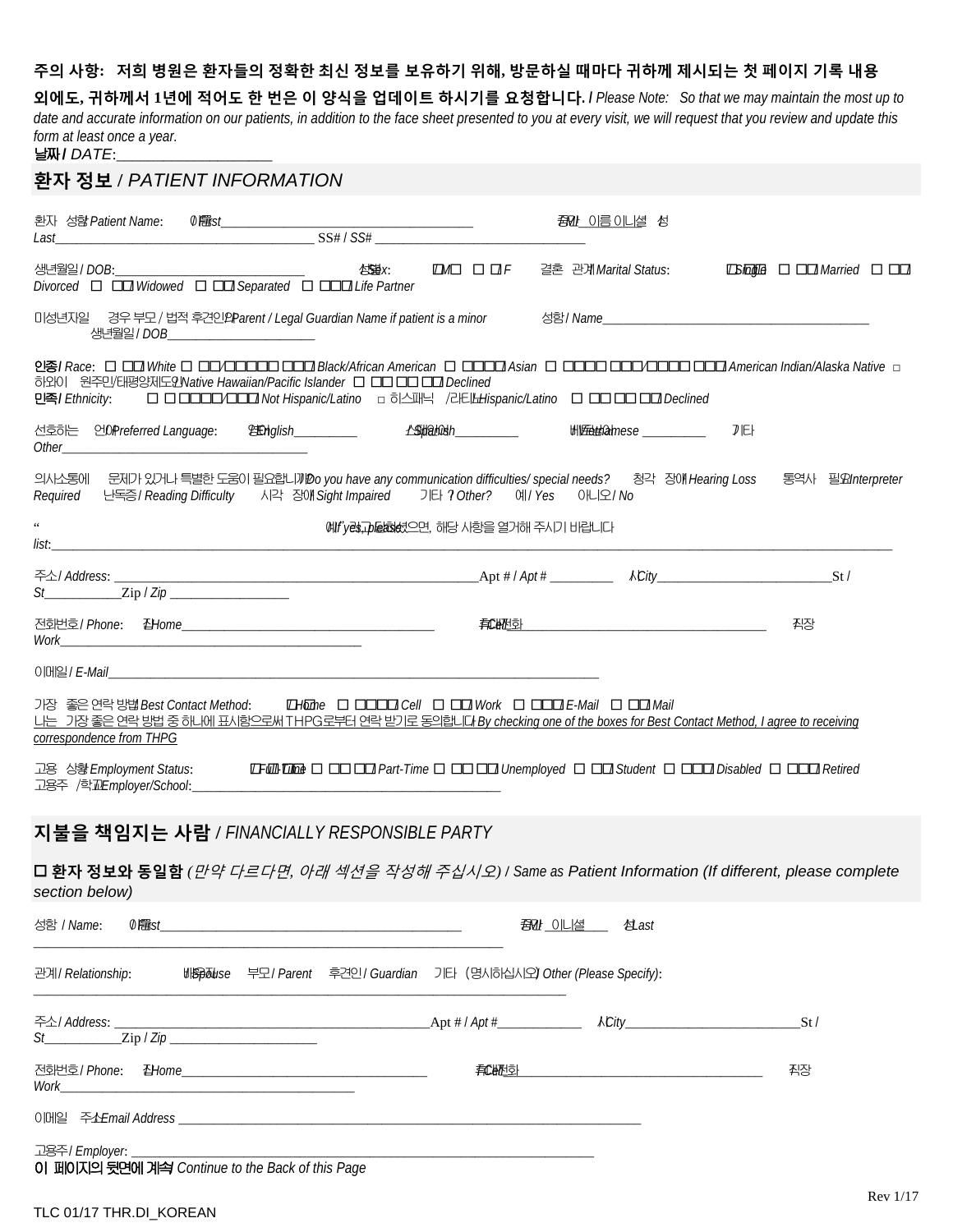| <b>FOR OFFICE USE ONLY:</b>                                                                                                                                                                                                                                                                                                                                                                                                                                                                                                                                                                                                                                                                                                                                                                                                                                                                                                                                                                                                                                  | <b>Patient Name</b>                          |                                   |  |  |
|--------------------------------------------------------------------------------------------------------------------------------------------------------------------------------------------------------------------------------------------------------------------------------------------------------------------------------------------------------------------------------------------------------------------------------------------------------------------------------------------------------------------------------------------------------------------------------------------------------------------------------------------------------------------------------------------------------------------------------------------------------------------------------------------------------------------------------------------------------------------------------------------------------------------------------------------------------------------------------------------------------------------------------------------------------------|----------------------------------------------|-----------------------------------|--|--|
| 비상 연락처 EMERGENCY NOTIFICATION                                                                                                                                                                                                                                                                                                                                                                                                                                                                                                                                                                                                                                                                                                                                                                                                                                                                                                                                                                                                                                |                                              |                                   |  |  |
|                                                                                                                                                                                                                                                                                                                                                                                                                                                                                                                                                                                                                                                                                                                                                                                                                                                                                                                                                                                                                                                              |                                              |                                   |  |  |
|                                                                                                                                                                                                                                                                                                                                                                                                                                                                                                                                                                                                                                                                                                                                                                                                                                                                                                                                                                                                                                                              |                                              | 줘장                                |  |  |
|                                                                                                                                                                                                                                                                                                                                                                                                                                                                                                                                                                                                                                                                                                                                                                                                                                                                                                                                                                                                                                                              | <b>毛屎蛤油ns刷减 Patient:</b>                     |                                   |  |  |
|                                                                                                                                                                                                                                                                                                                                                                                                                                                                                                                                                                                                                                                                                                                                                                                                                                                                                                                                                                                                                                                              |                                              |                                   |  |  |
| 추천한 곳 <i>REFERRAL</i> SOURCE                                                                                                                                                                                                                                                                                                                                                                                                                                                                                                                                                                                                                                                                                                                                                                                                                                                                                                                                                                                                                                 |                                              |                                   |  |  |
| O OOOO Friend/Family Member O OO OO Insurance Company O OOO OOO Walk-in O THR OO OO THR Referral Line O OOOOO<br>Phone Book $\Box$ $\Box$ $\Box$ Direct Mail $\Box$ TV / TV $\Box$ $\Box$ $\Box$ Radio $\Box$ $\Box$ Coach                                                                                                                                                                                                                                                                                                                                                                                                                                                                                                                                                                                                                                                                                                                                                                                                                                   |                                              |                                   |  |  |
|                                                                                                                                                                                                                                                                                                                                                                                                                                                                                                                                                                                                                                                                                                                                                                                                                                                                                                                                                                                                                                                              | <b>EMagazine</b> _________________           | $\Box$ Web $\Box$ $\Box$          |  |  |
| Search □ □□□□□ Practice Website                                                                                                                                                                                                                                                                                                                                                                                                                                                                                                                                                                                                                                                                                                                                                                                                                                                                                                                                                                                                                              |                                              |                                   |  |  |
| $\Box$ $\Box$ Event<br>$\Box$ Olber                                                                                                                                                                                                                                                                                                                                                                                                                                                                                                                                                                                                                                                                                                                                                                                                                                                                                                                                                                                                                          |                                              |                                   |  |  |
|                                                                                                                                                                                                                                                                                                                                                                                                                                                                                                                                                                                                                                                                                                                                                                                                                                                                                                                                                                                                                                                              | <b>THospital20ED</b> _______________________ |                                   |  |  |
|                                                                                                                                                                                                                                                                                                                                                                                                                                                                                                                                                                                                                                                                                                                                                                                                                                                                                                                                                                                                                                                              |                                              |                                   |  |  |
| 의료 정보 공개에 대한 선택적 권한 부여 OPTIONAL AUTHORIZATION FOR RELEASE OF MEDICAL<br><b>INFORMATION TO OTHERS</b>                                                                                                                                                                                                                                                                                                                                                                                                                                                                                                                                                                                                                                                                                                                                                                                                                                                                                                                                                         |                                              |                                   |  |  |
| □ 정보 공개를 원하지 않습니다 Do Not Release Information                                                                                                                                                                                                                                                                                                                                                                                                                                                                                                                                                                                                                                                                                                                                                                                                                                                                                                                                                                                                                 |                                              |                                   |  |  |
| 나는 Texas Health Physician's Group 및 그 대리자들이 내 약속, 결제 정보 및/또는 의료 서비스에 관한 모든 문제에 대해 논의 또는 정보 공개를 위해 아래에<br>나열된 추가 연락 정보를 시용할 수 있는 권한을 부여합니다. 이 권한 부여는 내가 Texas Health Physician's Group 에 변경 또는 업데이트에 대한 서면 통지를<br>제공할 때까지 효력이 유지됩니다. 나는 Texas Health Physician's Grou및 그 대리지들이 내 약속, 보험, 결제 정보, 검사 결과 및/또는 의료 서비스에 관한<br>모든 문제에 대해 논의 또는 정보 공개를 위해 이래에 나열된 추가 연락 정보를 사용할 수 있는 권한을 부여합니다! I authorize Texas Health Physician's Group<br>and its representatives to use the additional contact information listed below to discuss or disclose information regarding any matters relating to my<br>appointments, billing information and/or medical care. This authorization will remain in effect until I provide written notification to Texas Health Physician's<br>Group of changes or update. I authorize Texas Health Physician's Group to use the additional contact information listed below to discuss or disclose<br>information regarding any matters relating to my appointments, insurance, billing information, test results and/or medical care. |                                              |                                   |  |  |
| 心動地症                                                                                                                                                                                                                                                                                                                                                                                                                                                                                                                                                                                                                                                                                                                                                                                                                                                                                                                                                                                                                                                         | <b>巴姆ationship</b>                           |                                   |  |  |
| 위의 명명된 사람에게 다음 정보를 공개할 수 있습니다 You may release the following information to the person named above:<br>정보/ Billing Information 그 그그 그그고 Medical Care 그 그그그 그그고 Leave Message                                                                                                                                                                                                                                                                                                                                                                                                                                                                                                                                                                                                                                                                                                                                                                                                                                                                                  |                                              | $\Box$ Appointments $\Box$ $\Box$ |  |  |
|                                                                                                                                                                                                                                                                                                                                                                                                                                                                                                                                                                                                                                                                                                                                                                                                                                                                                                                                                                                                                                                              | 관계<br>飞雪地痘                                   |                                   |  |  |
| 위의 명명된 사람에게 디음 정보를 공개할 수 있습니다 You may release the following information to the person named above:<br>정보 / Billing Information 그 그그 그그그 Medical Care 그 그그그 그그고 Leave Message                                                                                                                                                                                                                                                                                                                                                                                                                                                                                                                                                                                                                                                                                                                                                                                                                                                                                 |                                              | $\Box$ Appointments $\Box$ $\Box$ |  |  |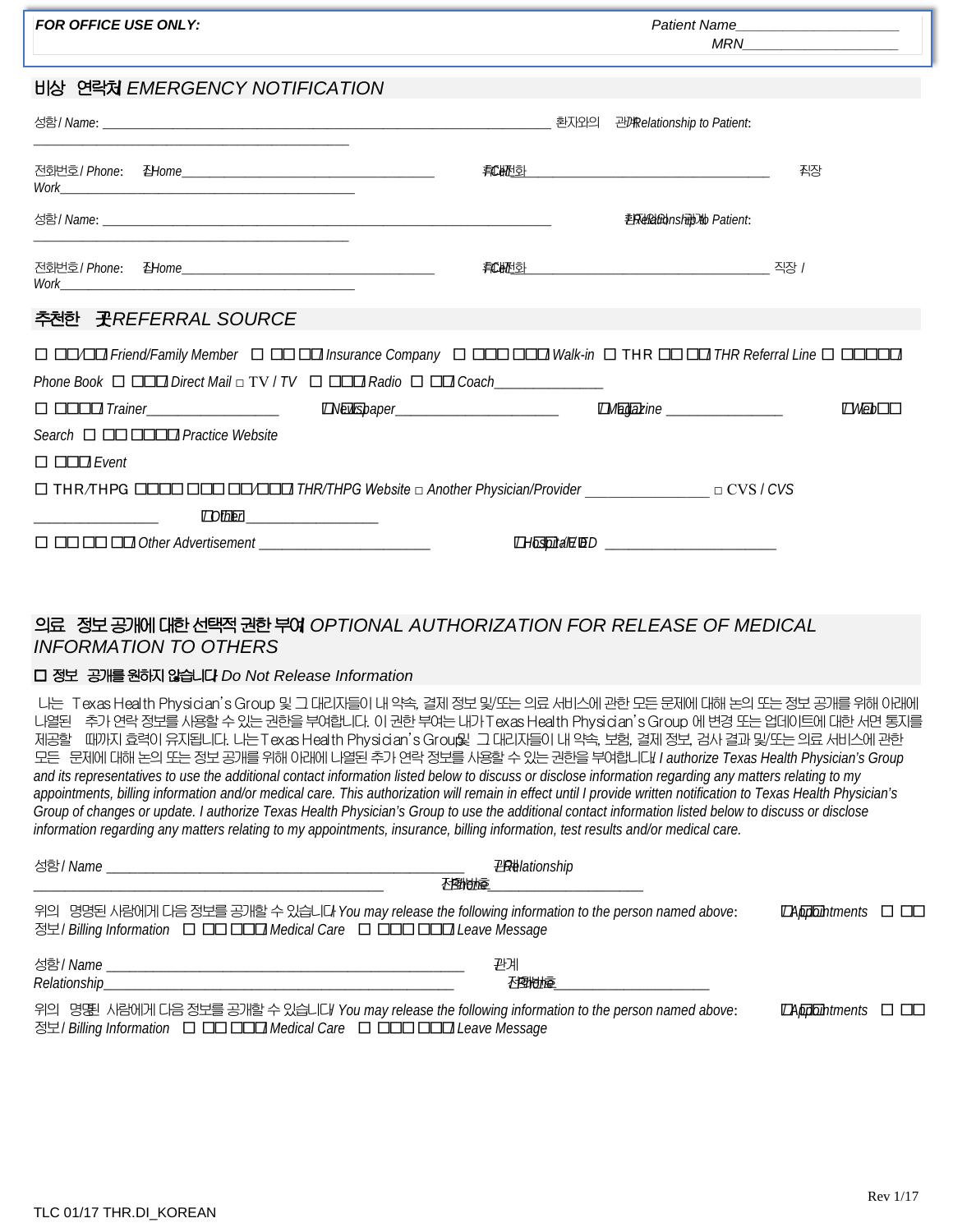| <b>FOR OFFICE USE ONLY:</b>                                                                                                                                                                                                                                                                                                                                                                                                                                                                                                     | Patient Name<br>MRN                                                                      |
|---------------------------------------------------------------------------------------------------------------------------------------------------------------------------------------------------------------------------------------------------------------------------------------------------------------------------------------------------------------------------------------------------------------------------------------------------------------------------------------------------------------------------------|------------------------------------------------------------------------------------------|
| 귀하의 의료 정보를 이메일로 받기 원하시면, 이래에 달리 명시적으로 지정하지 않는 한, 그 정보는 암호화된 이메일로 보내질 것입니다. 암호화되지 않은 이메일로<br>의료 정보를 보내면 인터넷으로 제3다 그 정보를 읽을 수 있기 때문에 위험할 수도 있습니다! If you wish to receive your health information by email, the<br>information will be sent via encrypted email unless you expressly designate otherwise below. Sending health information by unencrypted email may pose<br>some risk that the health information in the unencrypted email could be read by a third party over the Internet.<br>0니셜 / Initials ___________________ |                                                                                          |
| 모든 보험 카드와 운전 면허증 / 신분증의 사본을 제공하십시오. / Please provide a copy of all Insurance<br>Cards and a Driver's License / Photo ID                                                                                                                                                                                                                                                                                                                                                                                                         |                                                                                          |
| 저희의 파일에 있는 모든 정보가 최신의 것인지 확인하기 위해 방문 때마다 보험 카드를 제시하도록 요청받게 될 것입니다. You will be asked to present your<br>insurance card(s) at each visit so that we can confirm that all information in our files remains current.                                                                                                                                                                                                                                                                                                               |                                                                                          |
| 보험 정보 / INSURANCE INFORMATION                                                                                                                                                                                                                                                                                                                                                                                                                                                                                                   |                                                                                          |
|                                                                                                                                                                                                                                                                                                                                                                                                                                                                                                                                 |                                                                                          |
| 메디케어에 우선하는 보험이 있습니까 Do You Have Insurance Primary to Medicare? 예/ Yes 아니오 / No                                                                                                                                                                                                                                                                                                                                                                                                                                                  | 예"라고 답하셨                                                                                 |
|                                                                                                                                                                                                                                                                                                                                                                                                                                                                                                                                 | ID# / ID#                                                                                |
|                                                                                                                                                                                                                                                                                                                                                                                                                                                                                                                                 | ID#/                                                                                     |
| 또는/ Or<br>민영 보험 Commercial Insurance                                                                                                                                                                                                                                                                                                                                                                                                                                                                                            |                                                                                          |
| 1                                                                                                                                                                                                                                                                                                                                                                                                                                                                                                                               | $-Gp/Gp$ :                                                                               |
| 보험 기입자 이름 Policy Holder Name:                                                                                                                                                                                                                                                                                                                                                                                                                                                                                                   | <b>PIR#Ia(fohshipHC)RHB (dhe)  SEPLI / Self</b>                                          |
| SS# / SS#                                                                                                                                                                                                                                                                                                                                                                                                                                                                                                                       | 卫용주                                                                                      |
| $\mathbf{2}$                                                                                                                                                                                                                                                                                                                                                                                                                                                                                                                    |                                                                                          |
| 배우자/ Spouse 부모/ Parent 기타/ Other ______________________                                                                                                                                                                                                                                                                                                                                                                                                                                                                         | <b>PR#latfoldship ECIRVB   Chell SEPLI / Self</b>                                        |
|                                                                                                                                                                                                                                                                                                                                                                                                                                                                                                                                 | 卫各주                                                                                      |
| 약 리필/ <i>MEDICATION REFILL</i>                                                                                                                                                                                                                                                                                                                                                                                                                                                                                                  |                                                                                          |
| 약 리필에 대해서는 이용하는 약국에 문의하시기 바랍니다. 약국에서 약 리필 요청을 저희에게 팩스로 보내면 담당 의사가 그것을 검토하게 됩니다.<br>리필 승인에는 4872<br>medication refills. Your Pharmacy will fax us a medication refill request which the physician will review.<br>Refill authorizations may require 48-72 hours. Please allow sufficient time for us to process your refill request.                                                                                                                                                                                             | 人저희가 필요할수면필요요청을 보기로 시간을 감안해 주시기 바랍니다. Please contact your pharmacy for<br>이니셜 / Initials |

약국 이름/ *Pharmacy Name*\_\_\_\_\_\_\_\_\_\_\_\_\_\_\_\_\_\_\_\_\_\_\_\_\_\_\_\_\_\_\_\_\_\_\_\_\_\_\_\_\_\_\_\_ 주소/ *Address or Cross* 또는 교차로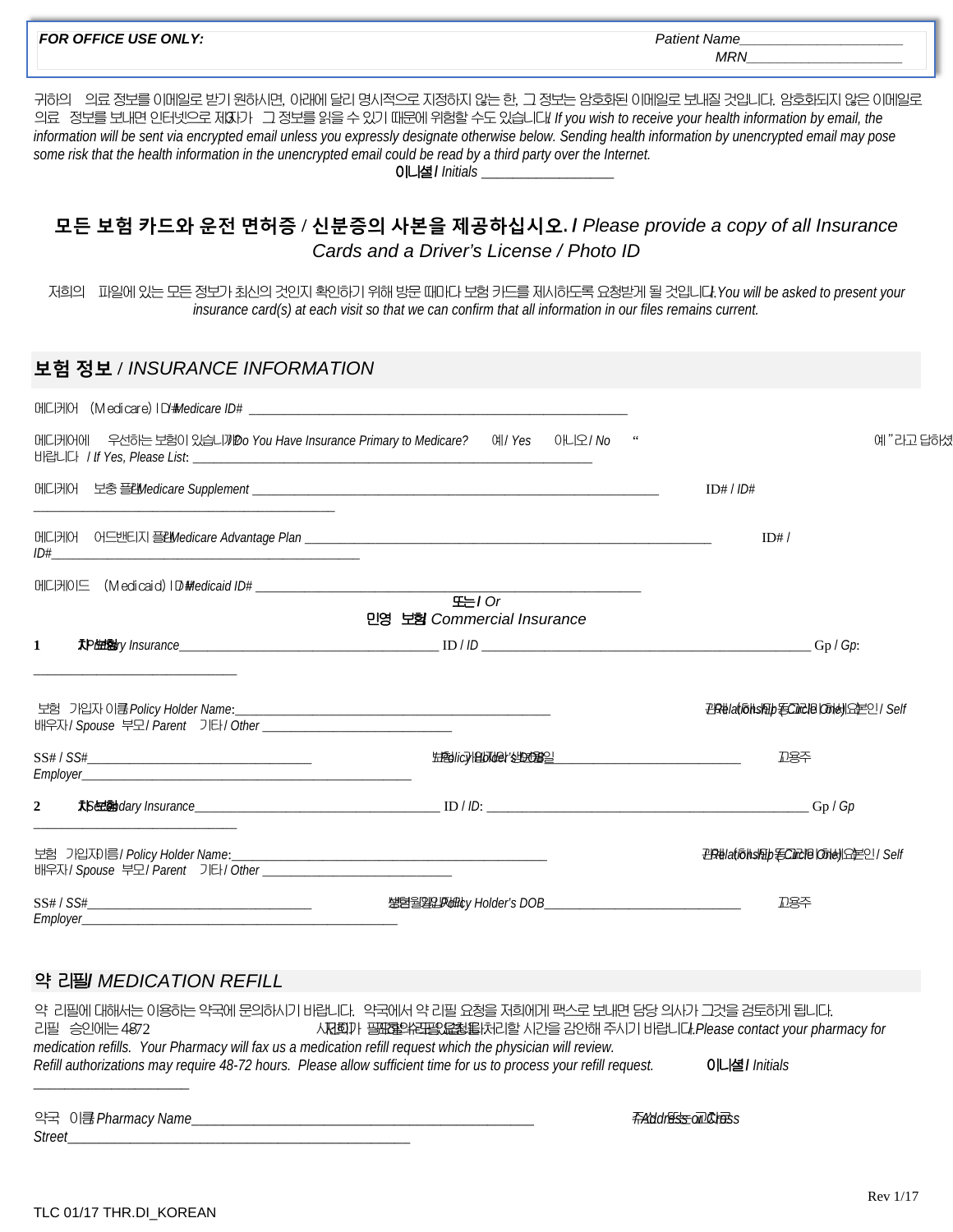**FOR OFFICE USE ONLY:** *Patient Name* 

### **개인 정보 보호 관행 /** *PRIVACY PRACTICES*

저희 사무실, 의사 및 직원은 귀하의 건강 정보에 관한 개인 정보를 보호를 위해 최선을 다하고 있습니다. 저희는 저희의 개인 정보 보호 관행 통지의 사본을 귀하께서 이용할 수 있도록 하고 있습니다. / *Our office, physicians and staff, are committed to securing the privacy of your health information. We are making available to you a copy of our Notice of Privacy Practices.*

서명/ *Signature*\_\_\_\_\_\_\_\_\_\_\_\_\_\_\_\_\_\_\_\_\_\_\_\_\_\_\_\_\_\_\_\_\_\_\_\_\_\_\_\_\_\_\_\_\_\_\_\_\_\_\_\_\_\_\_\_\_\_ 날짜/ *Date* \_\_\_\_\_\_\_\_\_\_\_\_\_\_\_\_\_\_\_\_\_\_

# **재정 및 지급 지침 /** *FINANCIAL AND PAYMENT GUIDELINES*

주의 사항: 저희 사무실은 차량 사고 관련 방문에 대한 자동차 보험 클레임을 제출하지 않습니다.**/** *Notice: Our office does NOT file Auto Insurance claims for* 

*visits relating to motor vehicle accidents.*

지불은 서비스 시에 이루어져야 합니다. 이것은 모든 공동 지불, 부담금 및 공동 보험에 적용됩니다. 귀하의 보험 회사가 위탁서를 요구하는 경우, 약속을 잡기 이전에 환자(또는 보증인 )이 그 위탁서를 얻어야 합니다./ *Payment is due at the time of service. This includes all co-pays, deductibles and co-insurance. If your insurance company requires a referral, it is the patient's responsibility (or guarantor) to obtain the referral prior to your appointment.*

- 예약된 시간 24시간 이전에 예약을 취소하지 않을 경우, 클리닉이 취소 수수료를 청구할 수 있다는 것을 나는 알고 있습니다./ *I understand that in the event I do not cancel my appointment within twenty-four hours of the scheduled appointment that the clinic may charge a cancellation fee.*
- 나는 나 자신 또는 부양가족에게 행해진 서비스에 대한 보험 혜택이 Texas Health Physician's Group 에게 직접 지급되는 것을 승인합니다./ *I authorize direct payment of my insurance benefits to Texas Health Physician's Group for services rendered to myself or dependents.*
- 제공된 서비스에 대해 보험이 청구될 것입니다. 보험이 적용되지 않는 서비스에 대한 모든 청구는 환자 또는 보호자가 책임져야 합니다. 나의 보험 혜택이 무엇인지, 그리고 제공된 서비스가 보험 적용 대상인지 여부를 알아야 할 책임이 내게 있다는 것을 나는 알고 있습니다./ *Insurance will be filed for services rendered. Any charges for services not covered by insurance will be the responsibility of the patient or his/her guardian. I understand that it is my responsibility to know my insurance benefits and whether or not the services rendered are covered benefits.*
- 환자 또는 보호자는 인구 통계 또는 보험 , 그리고 청구 정보에 관한 모든 변경 사항을 저희 사무실에 통지해야 할 책임이 있습니다./ *Patient or guardian is responsible for notifying our office of any changes to demographics or insurance and billing information.*
- 의료 보험 회사가 지불하지 않는 네트워크 외부 서비스에 대해서는 환자 또는 보호자가 책임져야 합니다./ *Out of Network services not paid by the health insurance company will be the responsibility of the patient or his/her guardian.*
- Texas Health Physician's Group ٢٠٠٠٠ ٢ Texas Health و 대한 권한 관계인 대한 권한 기업을 해당 보험 회사에 제공할 것입니다. Texas Health *Physician's Group or its authorized agent will provide medical information to the insurance company as required for payment of claims for services rendered.*

## **신용 조사 기관의 조사에 대한 동의 /** *CONSENT TO CREDIT BUREAU INQUIRIES*

이로써 나는 등록 절차 시 제공한 내 휴대 전화나 다른 전화 번호로 신용 조사 기관의 조사와 자동으로 걸리거나 녹음된 메시지 전화, 그리고/또는 문자 메시지를 받는데 동의합니다. 나는 이러한 수집 시도들이 Texas Health Resources나 다른 계정 관리 회사, 독립적인 계약자 또는 수집 기관에 국한되지는 않으나 이를 포함하는 그 제휴 기관/대리인에 의해 이루어질 수 있다는 것을 이해합니다./ *I hereby consent to credit bureau inquires and to receiving auto-dialed/artificial or pre-recorded message calls, and/or text messages to my cellular telephone and to any telephone number and to any telephone number provided during my registration process I understand that these collection attempts could be performed by Texas Health Resources or its affiliates/agents including, without limitation, any account management companies, independent contractors or collections* 

*agents.* 예**/** *Y* **\_\_\_\_\_\_\_\_** 아니오 **/** *N* **\_\_\_\_\_\_\_**

*reimbursed by my insurance.* 

실험실**/ X** 선**/** *Lab / X* /진단 서비스 *-Ray / Diagnostic Services***:** • 나는 내 의료 서비스가 실험실, X 선 또는 기타 진단 서비스를 포함하는 경우 별도의 청구서를 받을 수 있다는 것을 알고 있습니다. 나는 또한 내 보험으로 변상되지 않은 모든 공동 지불, 공제 및 공동 보험에 대한 지불 책임이 내게 있다는 것을 알고 있습니다! *I understand that I may receive a separate bill if my medical care includes lab, x-ray, or other diagnostic services. I further understand that I am financially responsible for any co-pays, deductibles and co-insurance due for these services if they are not* 

# **치료, 정보 공개, 권한 부여 및 혜택 할당에 대한 동의 /** *CONSENT FOR TREATMENT, RELEASE OF INFORMATION, AUTHORIZATION*

## *& ASSIGNMENT OF BENEFITS*

- 나의 건강을 위해 필요하거나 의료 공급자와 논의되고 그가 지시한 치료를 받는 것에 동의합니다./ *I consent to treatment necessary to the care which has been discussed and directed by the provider.*
- 나는 내건강 관리와 질환에 해당할 경우 모든 의료 기록을 전문의에게 공개 및/또는 의사와 상담할 수 있도록 권한을 부여합니다./ *I authorize the release of all medical records to specialists and/or consulting physicians if applicable to my care and condition.*
- 나는 나에 관한 의료 또는 기타 정보를 가진 모든 보유자가 사회 보장국(Social SecurityAdministration), 그 가능한 기업 관리 가능한 기업 관리 관리 관리 관리 관리 관리 관리

또는 기타 모든 보험 업체들에게 이것 또는 기타 모든 관련 클레임이 진행되는데 필요한 모든 정보를 공개하도록 권한을 부여합니다. 나는 이 승인서의 복사본이 원본 대신에 사용되는 것을 허락하고, 의료 보험 혜택이 나에게 또는 진료를 한 당사자에게 지불되게 할 것을 요청합니다. 나는 내 치료에 대해 지불할 책임이있을 수 있는 모든 당사자에 대해 의료 서비스 공급자에게 통지해야 한다는 것을 알고 있습니다./ *I authorize any holder of medical or other information about me to release to the Social Security Administration, Health Care Financing Administration, its intermediaries, its carriers, or any other insurance carrier any information needed for this or any other related claim to be processed. I permit a copy of this authorization to be used in place of the original* and request payment of medical insurance benefits either to me or to the party who accepts assignment. I understand it is mandatory to notify the health care provider of any party who may *be responsible for paying for my treatment.* 

• 나는 또한 Texas Health Physician's Group 에게 보험금이 직접 지급되도록 승인하고 요청합니다./ *I further authorize and request that insurance payments be directed to Texas Health Physician's Group*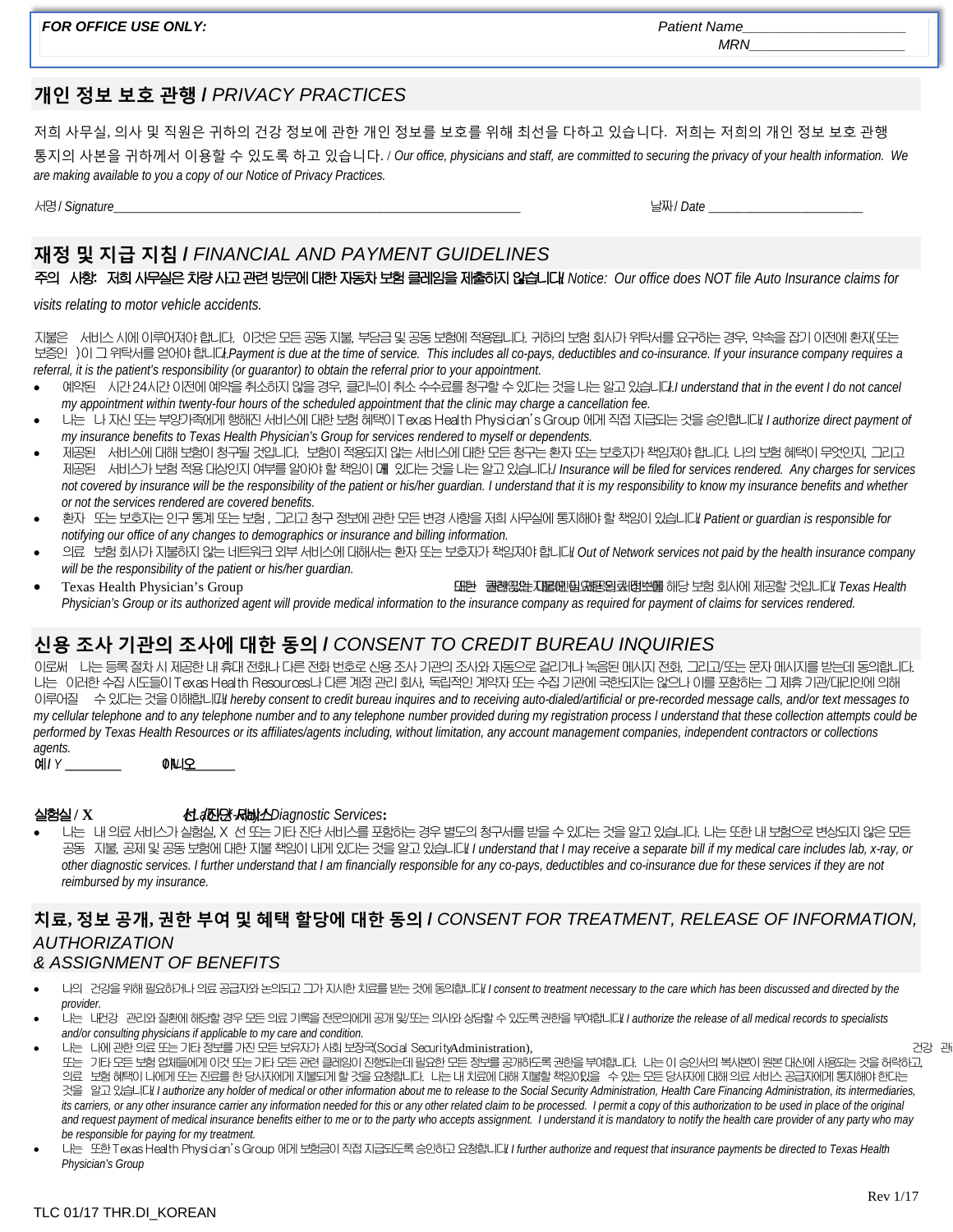| <b>FOR OFFICE USE ONLY:</b>                                                                                                                            |                                                       | Patient Name                                                                                                                                                                                                                                                                                                                                                                                                                                                                                                                                                                                                                                                                                                                                                                                                                                                                                                                                                                                                                                                                                                                                                                                                                                                                                                                                 |  |  |
|--------------------------------------------------------------------------------------------------------------------------------------------------------|-------------------------------------------------------|----------------------------------------------------------------------------------------------------------------------------------------------------------------------------------------------------------------------------------------------------------------------------------------------------------------------------------------------------------------------------------------------------------------------------------------------------------------------------------------------------------------------------------------------------------------------------------------------------------------------------------------------------------------------------------------------------------------------------------------------------------------------------------------------------------------------------------------------------------------------------------------------------------------------------------------------------------------------------------------------------------------------------------------------------------------------------------------------------------------------------------------------------------------------------------------------------------------------------------------------------------------------------------------------------------------------------------------------|--|--|
| 마성년자<br>치료에 대한 권한 부여Authorization to Treat a Minor<br>□해당 시항 없음 (환자는 성인임) Not Applicable (patient is an adult)<br><b>牡丹g线望明图</b> Birthday)<br>$(0-18)$ |                                                       |                                                                                                                                                                                                                                                                                                                                                                                                                                                                                                                                                                                                                                                                                                                                                                                                                                                                                                                                                                                                                                                                                                                                                                                                                                                                                                                                              |  |  |
| billing information, test results and/or medical care.                                                                                                 |                                                       | 내가 내 재녀의 검진 및 치료를 위해 그 0101를 병원에 데려갈 수 없는 상황이 발생할 경우, 나는 01레의 사람(18세 이상)이 내 재녀에게 의료새비스를 '받게 하도록 허락하고 그 권한을 부여합니다. 나는<br>또한, Texas Health Physician's Group 의 공급자들이 내 자녀의 약속, 보험, 검사 결과 및 의료 서비스에 관한 모든 문제에 대해 아래에 나열된 사람들과 논의하거나 그들에게 정보를 공개할 수 있도록<br>권한을 부여합니다. 이 권한 부여는 내가 Texas Health Physician's Group 에 변경 또는 업데이트에 대한 서면 통지를 제공할 때까지 효력이 유지됩니다. N Texas Health Physician's Group 및<br>그 대리자들이 내 약속, 보험, 결제 정보, 검사 결과 및/또는 의료 서비스에 관한 모든 문제에 대해 논의 또는 정보 공개를 위해 아래에 나열된 추가 연락 정보를 사용할 수 있는 권한을 부여합니다./ If there<br>are circumstances when I am unable to bring my child to the office for his/her evaluation and treatment, I give my permission and authorization for the following persons (over the age of 18) to<br>obtain medical care for my child. I also authorize the providers of Texas Health Physician's Group to discuss or disclose information regarding any matters relating to my child's appointment,<br>insurance, test results or medical care to those listed below. This authorization will remain in effect until I provide written notification to Texas Health Physician's Group of changes or update. I<br>authorize Texas Health Physician's Group to use the additional contact information listed below to discuss or disclose information regarding any matters relating to my appointments, insurance, |  |  |
|                                                                                                                                                        |                                                       | 不图相应                                                                                                                                                                                                                                                                                                                                                                                                                                                                                                                                                                                                                                                                                                                                                                                                                                                                                                                                                                                                                                                                                                                                                                                                                                                                                                                                         |  |  |
|                                                                                                                                                        |                                                       | 不图柏痘                                                                                                                                                                                                                                                                                                                                                                                                                                                                                                                                                                                                                                                                                                                                                                                                                                                                                                                                                                                                                                                                                                                                                                                                                                                                                                                                         |  |  |
|                                                                                                                                                        |                                                       | 不图的症                                                                                                                                                                                                                                                                                                                                                                                                                                                                                                                                                                                                                                                                                                                                                                                                                                                                                                                                                                                                                                                                                                                                                                                                                                                                                                                                         |  |  |
| information & insurance authorization. I also certify that all of the information, provided is complete and accurate.                                  |                                                       | 나는 위의 <b>약 리필 지침, 지불책임 진술, 지불 지침, 치료 동의서, 의료 정보의 공개 및 보험 승인</b> 을 읽었고, 완전히 이해하며, 이에 동의합니다. 나는 또한 제공된모든  정보가 완전하고 정확하다는 것을<br>증명합니다 / I.have read, fully understand and agree to the above medication refill guidelines, financial responsibility statement, payment guidelines, consent for treatment and release of medical<br><b>ktown and the contract of the contract of the contract of the contract of the contract of the contract of the contract of the contract of the contract of the contract of the contract of the contract of the contract of the</b><br>$\angle$ DD-ate                                                                                                                                                                                                                                                                                                                                                                                                                                                                                                                                                                                                                                                                                                                                                      |  |  |
|                                                                                                                                                        |                                                       |                                                                                                                                                                                                                                                                                                                                                                                                                                                                                                                                                                                                                                                                                                                                                                                                                                                                                                                                                                                                                                                                                                                                                                                                                                                                                                                                              |  |  |
|                                                                                                                                                        | 건강 정보 교환 승인 Health Information Exchange Authorization |                                                                                                                                                                                                                                                                                                                                                                                                                                                                                                                                                                                                                                                                                                                                                                                                                                                                                                                                                                                                                                                                                                                                                                                                                                                                                                                                              |  |  |
| Information Exchange Patient's Frequently Asked Questions document which may be revised at any time.                                                   |                                                       | <b>थेN /결라</b> 닉/시설 이<br>정보 교류에 참여합니다. 이 문서는 언제든지 수정될 수 있습니다.participates in health information exchanges as described in the Texas Health Resources (physician/clinic/facility name) Health                                                                                                                                                                                                                                                                                                                                                                                                                                                                                                                                                                                                                                                                                                                                                                                                                                                                                                                                                                                                                                                                                                                                                 |  |  |

건강 정보 교환(HIE)은 국가적으로 인정받는 표준을 준수하는 기관들중 건강 관련 정보 교환을 감독하고 관할하는 기관입니다. 건강 정보 교환은 HIE에 참여하는 다수의 의료 서비스 공급자들로부터 받은 환자의 건강 정보를 저장하는 전자 건강 정보 시스템입니다. 이 시스템은 다른 의료 서비스 공급자들이 지속적인 진료 및 공급자의 개인정보 보호 관행에 대한 통지(Notice of Privacy Practices)에 포함되어 있는 다른 용도로 귀하의 과거 건강 정보를 볼 수 있게 해 줍니다. 귀하의 정보는 HIE 시스템 내예관되지만 , 귀하가 참여하기로 동의하지 않는 한 의료 서비스 공급자들이 그것을 보거나 사용할 수는 없습니다. A Health Information Exchange (HIE) is an organization that oversees and governs the exchange of health-related information among organizations according to nationally recognized standards. A Health Information Exchange is an electronic health information system that stores your patient health information from multiple healthcare providers participating in the *HIEs. It allows your other health care providers to view your past health information for continued care and other uses included in the provider's Notice of Privacy Practices. Your information will be stored within the HIE system, but it will not be visible to or able to be used by providers unless you opt-in to participate.*

나는 내 의료 기록이 기밀사항이며 , 법률에 따라 허용되거나 요구되는 경우를 제외하고는 내 서면 동의 없이 공개될 수 없다는 것을 알고 있습니다. 나는 내 의료 정보가 인간 면역 결핍 바이러스(HIV) 및 후천성 면역 결핍증(AIDS)을 포함하는 전염성 질병, 정신 건강 치료와 알콜 및 약물 남용 진단 또는 치료에 관련된 기록을 포함할 수도 있음을 알고 있으며, 그 정보를 내 의료 기록의 일부로서 공개하는 것을 승인합니다. 의료 서비스 공급자들은 명확히 확인되는 정신 건강 및 약물남용 건강 정보를 HIE 에서 제외하려 할 것이지만, 그럼에도 불구하고 일부 정보는 포함될 수도 있습니대 understand that my medical records are confidential and cannot be disclosed without my written authorization except when otherwise permitted or required by law. I understand that my medical information may include communicable disease information including Human Immunodeficiency Virus (HIV) and Acquired Immune Deficiency Syndrome (AIDS), records related to mental health treatment and alcohol and substance abuse diagnosis or treatment, and I *authorize release of that information as part of my medical record. Providers will attempt to exclude clearly identified mental health and substance abuse health information from the HIEs, however some information may be included.*

나는 위의 의료 공급자가 위에 설명된 내 의료정보를 THPG가 참여하는 HIE에게 공개하는 것을 승인합니다. 이 승인에 따라 사용 또는 공개된 정보는 다른 의료 서비스 공급자들에 의해 재공개 대상이 될 수 있으며, 그러한 정보는 더 이상 보호되지 않을 수도 있습니다! I authorize the above provider to disclose my medical information described above to the *HIEs in which THPG participates. Information used or disclosed pursuant to this authorization may be subject to re-disclosure by other providers and such information may no longer be protected.*

나는 이 승인서에 대한 내 서명이 치료 또는 지불의 조건이 될 수는 없다는 것을 알고 있습니다. 나는 이 승인에 의해 취해진 행동에 대해서는 예외이나 언제든지 이 승인을 철회할 수 있다는 것을 알고 있습니다. 나는 위에 언급된 의료 서비스 공급자가 처리하도록 철회 요청을 제출할 수도 있습니다. 이 승인은 내가 서면으로 그것을 취소하지 않는 한 무기한 효력을 발생합니다 / *I* understand that treatment or payment cannot be conditioned on my signing this authorization. I understand that I may revoke this authorization in writing at any *time except to the extent that action has been taken in reliance upon this authorization. I may submit a revocation request to the above provider for processing. This authorization will remain in effect indefinitely, unless I revoke it in writing.*

### **HIE** 는 귀하의

저희 또는 HIE에 참여하는 다른 의료 서비스 제공자들에 의해 받아들여지면, 귀하께서 HIE에 참여하지 않기로 선택하셔야 귀하의 제한을 지킬 수 있습니다. 이것은 귀하가 방문하는 각 HIE 참여 의료 서비스 공급자마다 개별적으로 이루어져야 합니다.**/** *The HIE is not able to manage restrictions on disclosure of your health information. A restriction is a request by the patient to not disclose certain information to certain people or companies. If the restriction is or was agreed to by us or other participating HIE healthcare providers, then you must elect to opt-out of the HIE in order to protect your restriction. This must be done at each HIE participating provider you visit.*